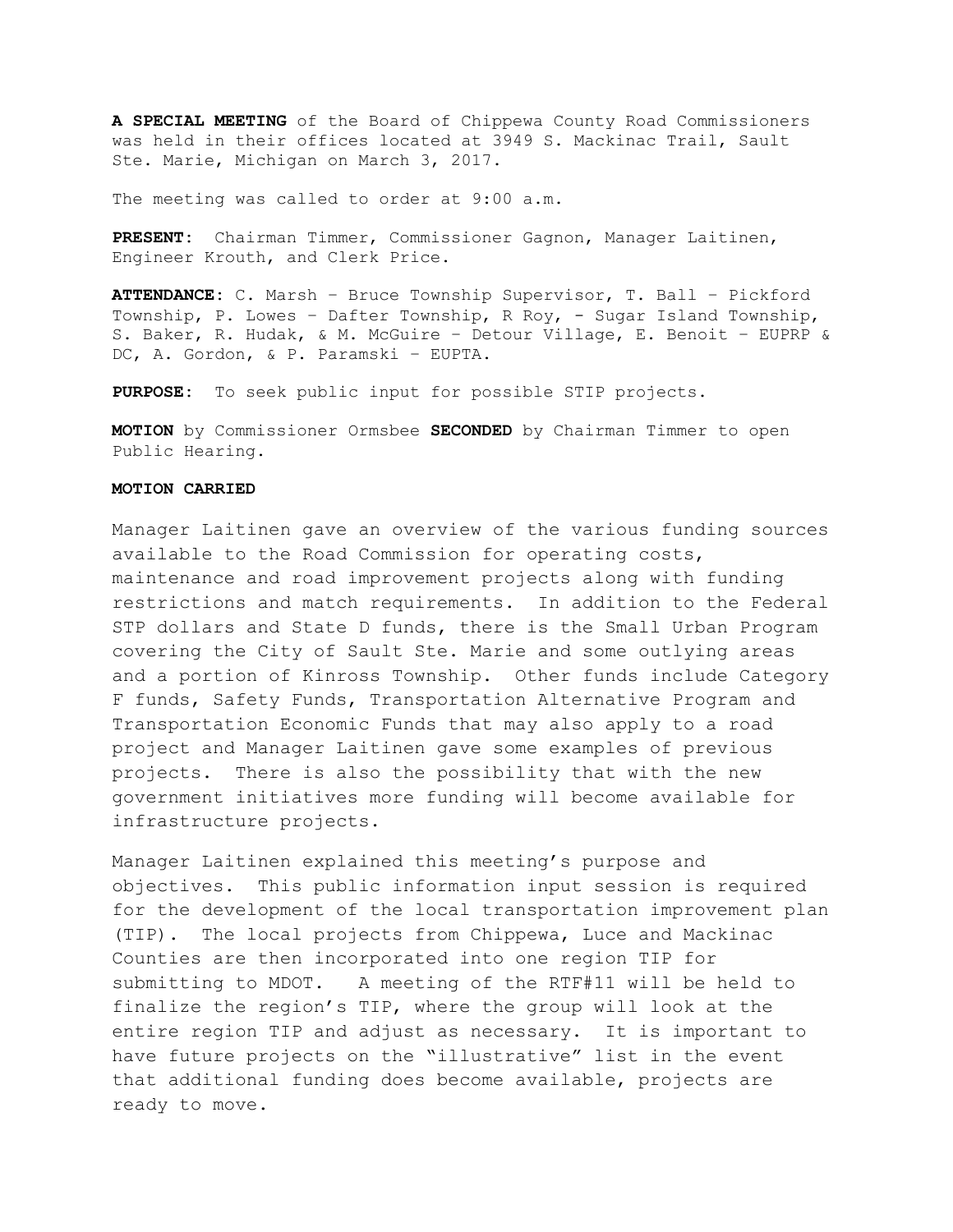Manager Laitinen then referred those in attendance to the handout and reviewed the recommended changes and additions to Chippewa County TIP projects for 2017-2020 and illustrative list. These projects include:

- Move the Mackinac Trail project from 2020 to the illustrative list
- Adding to the illustrative list ranked as a priority project for 2017 – Culvert replacement on 9 Mile Road over a tributary of the Charlotte River.
- Ranger Road from Lakeshore Drive to Plantation Road with priority ranking for 2020
- Shunk Road from 5 Mile to 9 Mile with priority ranking for 2021
- Johnswood Road various portions between M-134 to Big Shoal Beach Road
- Whitefish Point Road various portions between M-123 to Whitefish Point
- 13 Mile Road Riverside Drive to Scenic Drive

The floor was then opened for public comment.

C. Marsh asked if 15 mile now scheduled for 2020 had been scheduled for 2018 at one time? Manager Laitinen explained it may have been at one time, but projects get moved around as needed to best use the allocated funds. The list is looked at annually and there is a 20% local match required. Then it goes to the Rural Task Force #11 for priorities.

DeTour Village – would like to add E. North Caribou Lake Road from Spring Bay to Ontario Street (approximately 2 miles). N. Caribou Lake Road may be eligible for safety funds as it is a steep hill with a sharp corner at the bottom of the hill. Also, add Ontario Street from Democrat Road (E. North Caribou Lake Road) to Elizabeth Street. Manager Laitinen had done some background checking and because this road may qualify for various funding sources, suggested the Village have some preliminary engineering/engineering done by a consultant to figure out the scope of the needs or an initial design. He can meet with the Village to discuss the possibilities, but off the top of his head could see this as a project that would take up a lot of his limited staff time for engineering. With curbs and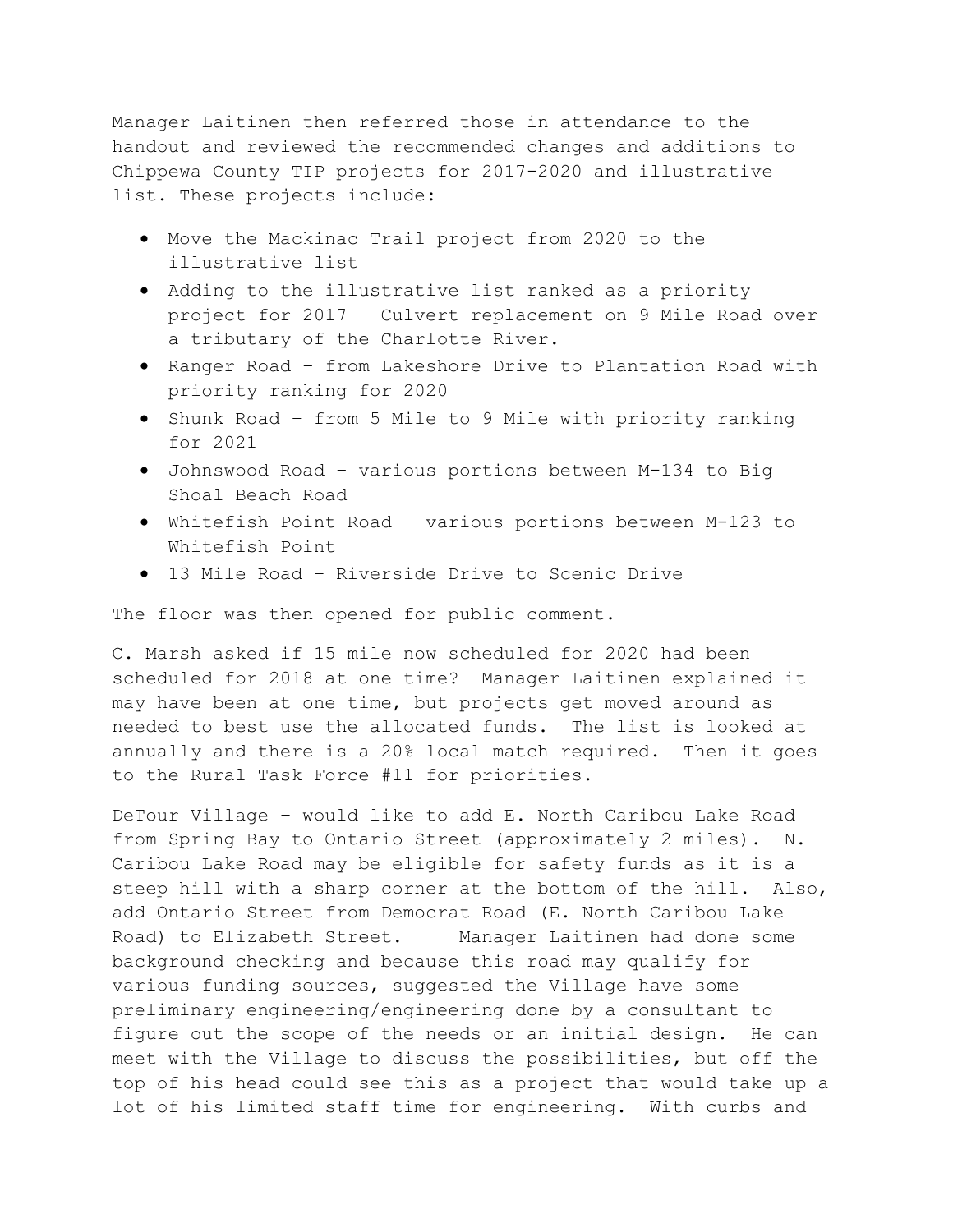what needs to be done the job could easily reach a half million and suggested that a consulting firm would be the best option to provide the variety of funding sources that may be available. Matt Wiitala and Vince Bevins from MDOT contact information will be forwarded to the Village so they can also start on inquiring what the potential funding sources may be. With this route connecting to M-134 there may be more opportunities.

EUPTA – P. Paramski provided a list of transit projects to add to the illustrative list including Office Equipment, Maintenance Equipment (tools, etc. for the shop), Van Purchase and Bus Purchase. EUPTA is unique in that it can use the funds for capital purchases. As the road projects are let out and costs are realized – there may be some cost savings resulting in a small amount of funds availability that couldn't fund a bigger road project, but may be enough to buy some office equipment or tires for example.

T. Ball asked about the guard rail/visibility issue at Gogomain and Clegg Road intersection. Manager Laitinen did check out that intersection and did feel there was enough visibility the one way to be able to pull out safely to check the hill, but there will be an advanced intersection warning sign placed. If the intersection were to be raised, the guard rail would also be raised so would not really help visibility in that sense. There is a sign scheduled to be place there.

**MOTION** by Commissioner Gagnon **SECONDED** by Chairman Timmer to accept these presented projects to be incorporated into the Surface Transportation Improvement Plan (STIP) and give Manager Laitinen the authority to modify scope, budget and year for the RTF selection.

## **MOTION CARRIED**

Chairman Timmer opened the floor for public comment. There were none.